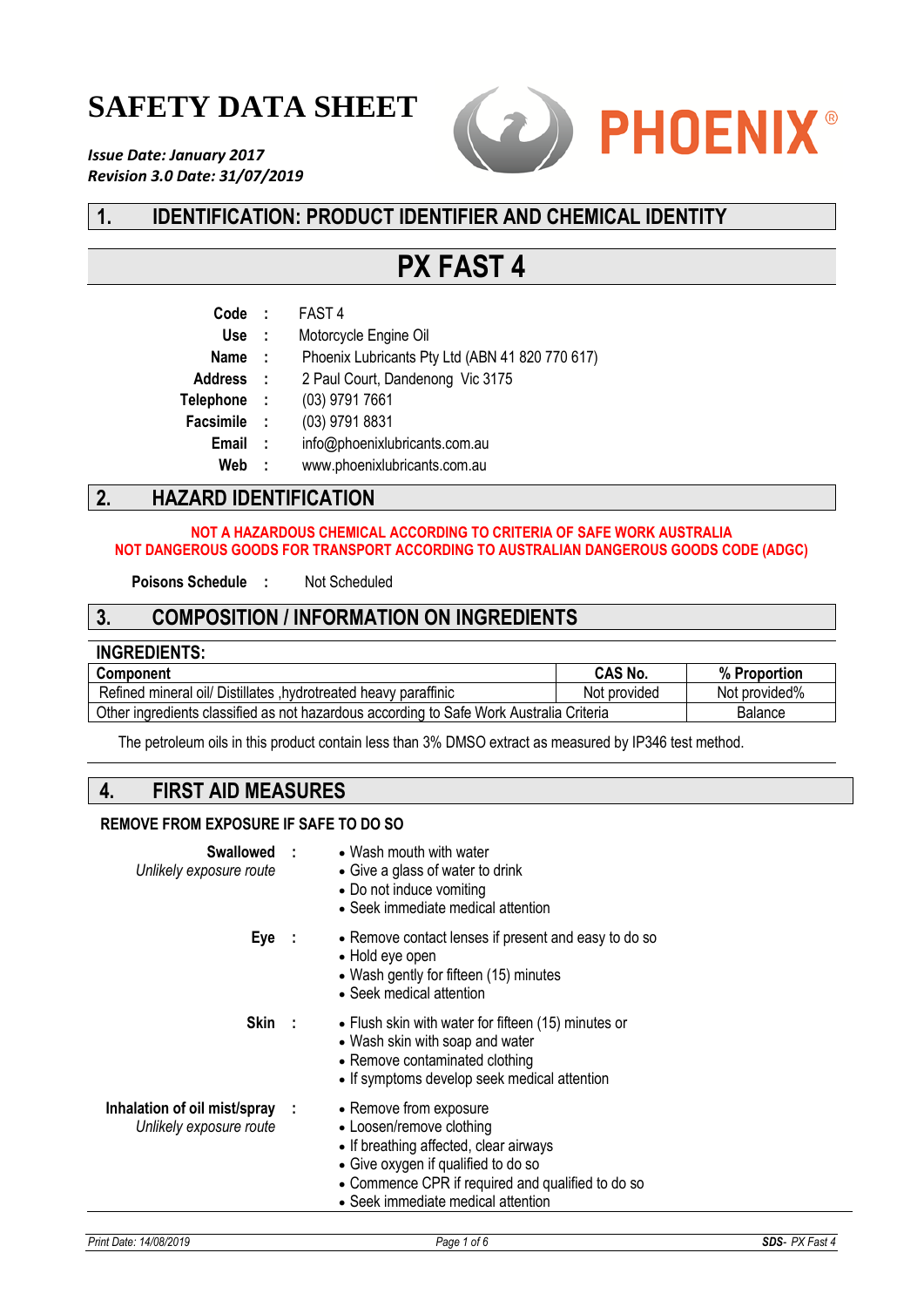•Treat symptomatically with supportive care.

• For further information contact:

#### **AUSTRALIAN POISONS INFORMATION CENTRE 24 HOUR SERVICE 13 11 26**

#### **NEW ZEALAND POISONS INFORMATION CENTRE 24 HOUR SERVICE 0800 764 766**

# **5. FIREFIGHTING MEASURES**

| <b>Hazchem Code</b>                                                   | 3Y                                                                                                                                                                                                                                                                                               |                                 | P<br>R                                                | v      | <b>LTS</b>                                                                                                                                                                                                                                                                                                                                                                                                                             |                |
|-----------------------------------------------------------------------|--------------------------------------------------------------------------------------------------------------------------------------------------------------------------------------------------------------------------------------------------------------------------------------------------|---------------------------------|-------------------------------------------------------|--------|----------------------------------------------------------------------------------------------------------------------------------------------------------------------------------------------------------------------------------------------------------------------------------------------------------------------------------------------------------------------------------------------------------------------------------------|----------------|
| <b>Fire &amp; Explosive Properties</b>                                | C2 Combustible liquid - Flashpoint 220°C                                                                                                                                                                                                                                                         |                                 | S<br>T                                                | v      | <b>BA &amp; FIRE KIT</b>                                                                                                                                                                                                                                                                                                                                                                                                               | <b>DILUTE</b>  |
| <b>Suitable Extinguishing</b><br>Media                                | In case of fire, appropriate extinguishing<br>media includes:<br>• Dry Chemical Powder<br>$\bullet$ CO <sub>2</sub>                                                                                                                                                                              |                                 | w<br>x<br>Υ<br>z<br>E                                 | v<br>v | <b>LTS</b><br><b>BA &amp; FIRE KIT</b><br>PUBLIC SAFETY HAZARD                                                                                                                                                                                                                                                                                                                                                                         | <b>CONTAIN</b> |
|                                                                       | $\bullet$ Foam<br>Do not use water jets. Use water spray to cool fire<br>exposed containers.                                                                                                                                                                                                     |                                 | <b>DRY AGENT</b><br>Do not use water                  |        | * SEE LEGEND OVER<br><b>LEGEND</b><br>ALCOHOL RESISTANT FOAM *2 OR *3                                                                                                                                                                                                                                                                                                                                                                  |                |
| <b>Hazards from Combustion</b><br><b>Products</b>                     | Product is a mobile liquid. Incompatible with strong<br>oxidising agents, acids/alkalis. Combustion may<br>produce oxides of carbon, nitrogen and sulphur,<br>dense black smoke, toxic decomposition gases, and<br>airborne unidentified organic and inorganic solid and<br>liquid particulates. | <b>LTS</b>                      | including combustion<br>Liquid Oxvgen<br>are involved |        | When • appears in front of 2 or 3 in Hazchem code<br>alcohol resistant foam if available<br>Substances can be violently or even explosively re<br>Liquid-Tight Chemical Protective Suit with BA. Ful<br>KIT to also be worn for protection when:<br>Liquefied Toxic Gas (Division 2.3)<br>Toxic Gas with sub-risk 2.1 or 5.1<br>Class or sub-risk 3<br>Division 5.1 PGI with sub-risk 6.1 or 8 transpo<br>temperature $>100^{\circ}$ C |                |
| <b>Precautions for Fire</b><br><b>Fighters - Special</b><br>Equipment | self-contained<br>breathing<br>• Positive<br>pressure<br>apparatus (SCBA)<br>• Protective fire fighting clothing<br>• Fight from upwind                                                                                                                                                          | <b>DILUTE</b><br><b>CONTAIN</b> |                                                       |        | May be washed to drains with large quantities of w<br>consider EPA or Water Authority<br>Prevent, by any means available, spillage from ent<br>drains or water courses<br>People to be warned to stay indoors with all doors                                                                                                                                                                                                           |                |

# **6. ACCIDENTAL RELEASE MEASURES**

- **Spills or Leaks :** Wear PPE as per this SDS
	- Remove ignition sources
	- Absorb / contain waste, use earth, vermiculite, inert material
	- Collect and seal in appropriate container
	- Label the container
	- Cover all drains
	- Use spark proof tools
	- Surfaces will be slippery
	- Create bund
	- Observe regulatory reporting requirements (Incident Notification)

**Disposal :** • Dispose of in accordance with State, Local Government, EPA or related Regulations or Codes of Practice.

**HAZCHEM** Emergency **Action Code** OR FIRE OR SPILLAGE COARSE SPRAY FINE SPRAY FOAM NORMAL PROTEIN DRY AGENT ALCOHOL RESISTANT

oint Incident Control dec

Suit with BA. Full FIRE

今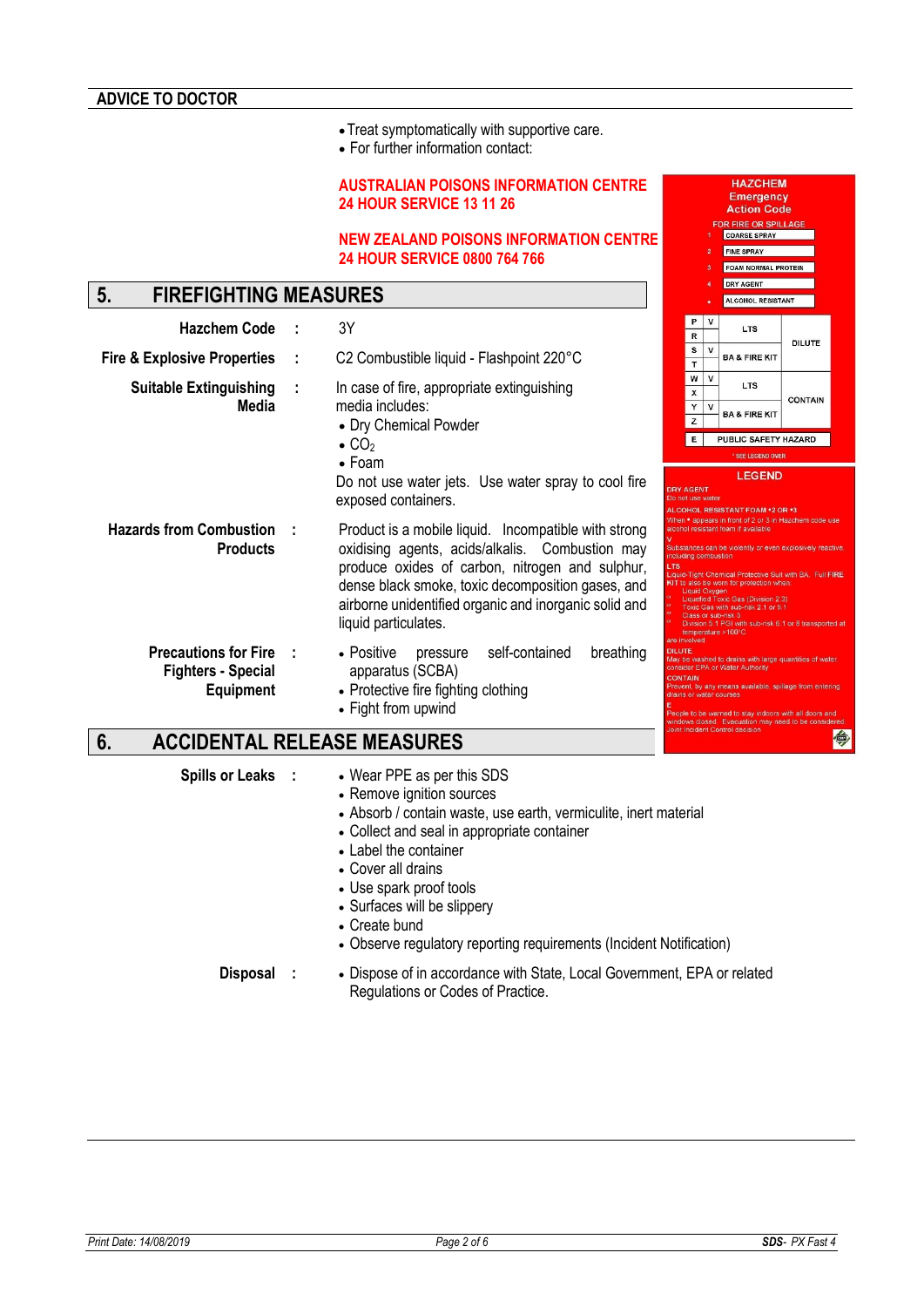# **7. HANDLING AND STORAGE**

| <b>Precautions for Safe :</b><br><b>Handling</b> | • Eye wash and safety shower to be available in the workplace.<br>• Wear PPE as per this SDS<br>• Compliant eyewash to be provided for external work.<br>• Observe good personal hygiene practices.<br>• Wash hands thoroughly after handling.<br>• Avoid contact with skin and eyes.<br>• Limit the stock at work place (in accordance with AS1940: The storage and<br>handling of flammable and combustible liquids)<br>• Use only in well ventilated areas. Ensure TLV's (threshold limit values) are not<br>exceeded<br>• Wear respiratory protection if oil mists present.<br>• Report incidents.<br>• No smoking, eating, drinking in the work area.<br>• Remove contaminated clothing before entering eating areas. |
|--------------------------------------------------|----------------------------------------------------------------------------------------------------------------------------------------------------------------------------------------------------------------------------------------------------------------------------------------------------------------------------------------------------------------------------------------------------------------------------------------------------------------------------------------------------------------------------------------------------------------------------------------------------------------------------------------------------------------------------------------------------------------------------|
| <b>Conditions for Safe :</b><br><b>Storage</b>   | • Store away from food, drink and animal feedstuffs.<br>• Store away from oxidising agents and strongly acid or alkaline materials.<br>• Provide ventilation.<br>• Separate or segregate from incompatibles (in accordance with regulatory<br>requirements).<br>• Avoid direct sunlight.<br>• Keep protected from weather.<br>• Provide spill kit.                                                                                                                                                                                                                                                                                                                                                                         |
| <b>Container Type :</b>                          | • Store in original packaging as approved by manufacturer or regulatory direction.                                                                                                                                                                                                                                                                                                                                                                                                                                                                                                                                                                                                                                         |
| 8.                                               | <b>EXPOSURE CONTROLS / PERSONAL PROTECTION</b>                                                                                                                                                                                                                                                                                                                                                                                                                                                                                                                                                                                                                                                                             |

### **8. EXPOSURE CONTROLS / PERSONAL PROTECTION**

# **CONSTITUENT DATA**

|                             | <b>Components</b>                                                                                                                                                             | CAS-No. | Type | Value                                                                                                                                                                          |
|-----------------------------|-------------------------------------------------------------------------------------------------------------------------------------------------------------------------------|---------|------|--------------------------------------------------------------------------------------------------------------------------------------------------------------------------------|
|                             | Oil Mist                                                                                                                                                                      |         | TWA  | 5mg/m <sup>3</sup>                                                                                                                                                             |
|                             |                                                                                                                                                                               |         |      |                                                                                                                                                                                |
|                             |                                                                                                                                                                               |         |      |                                                                                                                                                                                |
| <b>ENGINEERING CONTROLS</b> |                                                                                                                                                                               |         |      |                                                                                                                                                                                |
|                             | • Provide local exhaust ventilation when exposure standards might be exceeded.                                                                                                |         |      |                                                                                                                                                                                |
|                             |                                                                                                                                                                               |         |      |                                                                                                                                                                                |
| PERSONAL PROTECTION         |                                                                                                                                                                               |         |      |                                                                                                                                                                                |
| Eye Protection :            | protection for industrial applications.                                                                                                                                       |         |      | Wear chemical splash goggles or face shield in accordance with AS/NZS1337, Eye                                                                                                 |
| Gloves :                    | Wear chemical protective gloves (eg nitrile) in accordance with AS/NZS 2161.1 -<br>Occupational protective gloves, selection, use and maintenance where contact<br>may occur. |         |      |                                                                                                                                                                                |
| Clothing                    | Industrial clothing.                                                                                                                                                          |         |      | Wear body protective clothing and industrial footwear in accordance with AS2919 -                                                                                              |
| Respiration                 | of respiratory protective devices                                                                                                                                             |         |      | If oil mists are present when ventilation is inadequate, wear an approved respirator with<br>particulate filter in accordance with AS/NZS1715 - Selection, use and maintenance |
|                             |                                                                                                                                                                               |         |      |                                                                                                                                                                                |

| w<br>M    | $\tau$<br><b>COLLEGE</b><br>河口<br>or | m <sub>o</sub> | TIER      | <b>The Second Service</b> | ⋓       |
|-----------|--------------------------------------|----------------|-----------|---------------------------|---------|
| Available | Side shields                         | <b>PVC</b>     | Industial | Non slip                  | Organic |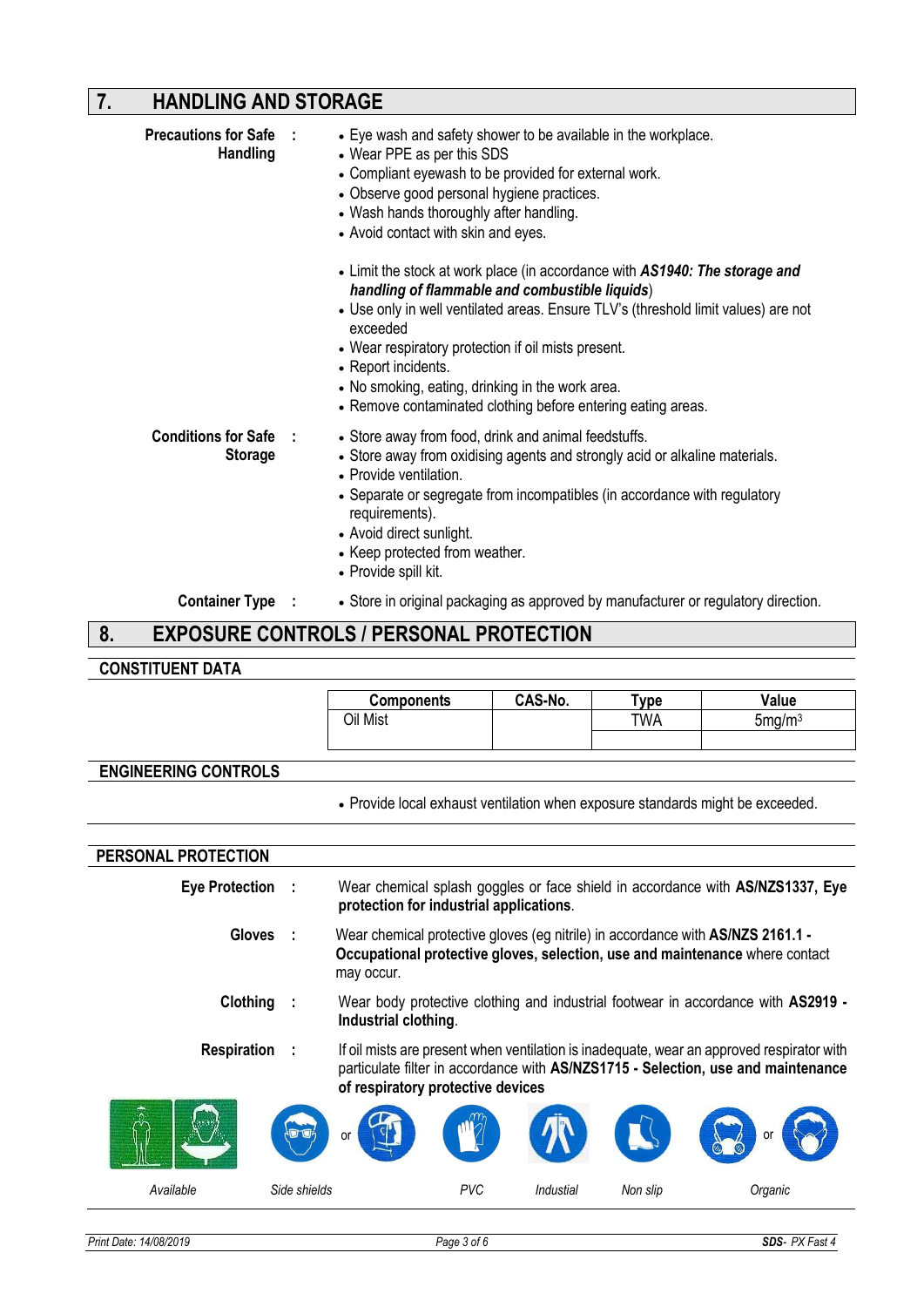# **9. PHYSICAL AND CHEMICAL PROPERTIES**

| Appearance                         | - 1  | Clear Amber/brown liquid      |
|------------------------------------|------|-------------------------------|
| <b>Odour</b>                       | - 1  | Mild                          |
| рH                                 | ÷    | Not provided                  |
| Vapour Pressure (kpa)              | - 1  | Not provided                  |
| <b>Vapour Density</b>              | - 11 | Not provided                  |
| <b>Boiling Point</b>               | - 1  | Not provided                  |
| <b>Freezing / Melting Point</b>    | - 1  | Not provided                  |
| <b>Solubility in Water</b>         | - 1  | Not soluble                   |
| <b>Solubility in Solvents</b>      | - 1  | Soluble in petroleum solvents |
| <b>Specific Gravity or Density</b> | ÷    | 0.871                         |

#### **INFORMATION FOR FLAMMABLE MATERIALS**

|                              |    | $220^{\circ}$ C     |
|------------------------------|----|---------------------|
| <b>Flash Point</b>           |    |                     |
| <b>Upper Explosive Limit</b> | л. | <b>NOT PROVIDED</b> |
| <b>Lower Explosive Limit</b> | л. | <b>NOT PROVIDED</b> |
| <b>Ignition Temperature</b>  | л. | Not provided        |

### **ADDITIONAL INFORMATION**

| I | Not provided |
|---|--------------|
| ÷ | Not provided |
| ÷ | Not provided |
| ÷ | Not provided |
| ÷ | 98.4 cSt     |
| ÷ | 14.6 cSt     |
| t | Not provided |
|   |              |
| ÷ | Not provided |
|   |              |
| ÷ | Not provided |
|   |              |
| ÷ | Not provided |
| t | Not provided |
|   |              |

# **10. STABILITY AND REACTIVITY**

| <b>Chemical Stability :</b>                       | Product is stable under normal conditions of use, storage and temperature.                                                                                                                 |
|---------------------------------------------------|--------------------------------------------------------------------------------------------------------------------------------------------------------------------------------------------|
| <b>Conditions to Avoid :</b>                      | Avoid excessive heat, static charges, sources of ignition.                                                                                                                                 |
| Incompatible Materials :                          | Incompatible with oxidising agents, strong acids and bases.                                                                                                                                |
| <b>Hazardous Decomposition</b><br><b>Products</b> | Oxides of carbon, nitrogen and sulphur, dense black smoke, toxic decomposition gases,<br>and airborne unidentified organic and inorganic solid and liquid particulates - see<br>Section 5. |
| <b>Hazardous Reactions</b>                        | When heated above 200°C, vapours may form flammable mixture with air                                                                                                                       |

# **11. TOXICOLOGICAL INFORMATION**

### **ACUTE HEALTH EFFECTS (IMMEDIATE OR WITHIN 14 DAYS - SHORT TERM)**

| Swallowed (Oral) : |     | If ingested may cause gastric irritation.                                                                                                                       |
|--------------------|-----|-----------------------------------------------------------------------------------------------------------------------------------------------------------------|
| Eve                | - 1 | Mild Eye irritant.                                                                                                                                              |
| Skin (Dermal) :    |     | Mildly irritating to skin on prolonged exposure. Repeated or prolonged skin contact may<br>result in defatting, and dermatitis.                                 |
| <b>Inhalation</b>  |     | Strong concentrations of mist or spray may be irritating to the respiratory tract and for<br>mucous membranes with the risk of headaches, dizziness and nausea. |
|                    |     |                                                                                                                                                                 |

*Print Date: 14/08/2019 Page 4 of 6 SDS- PX Fast 4*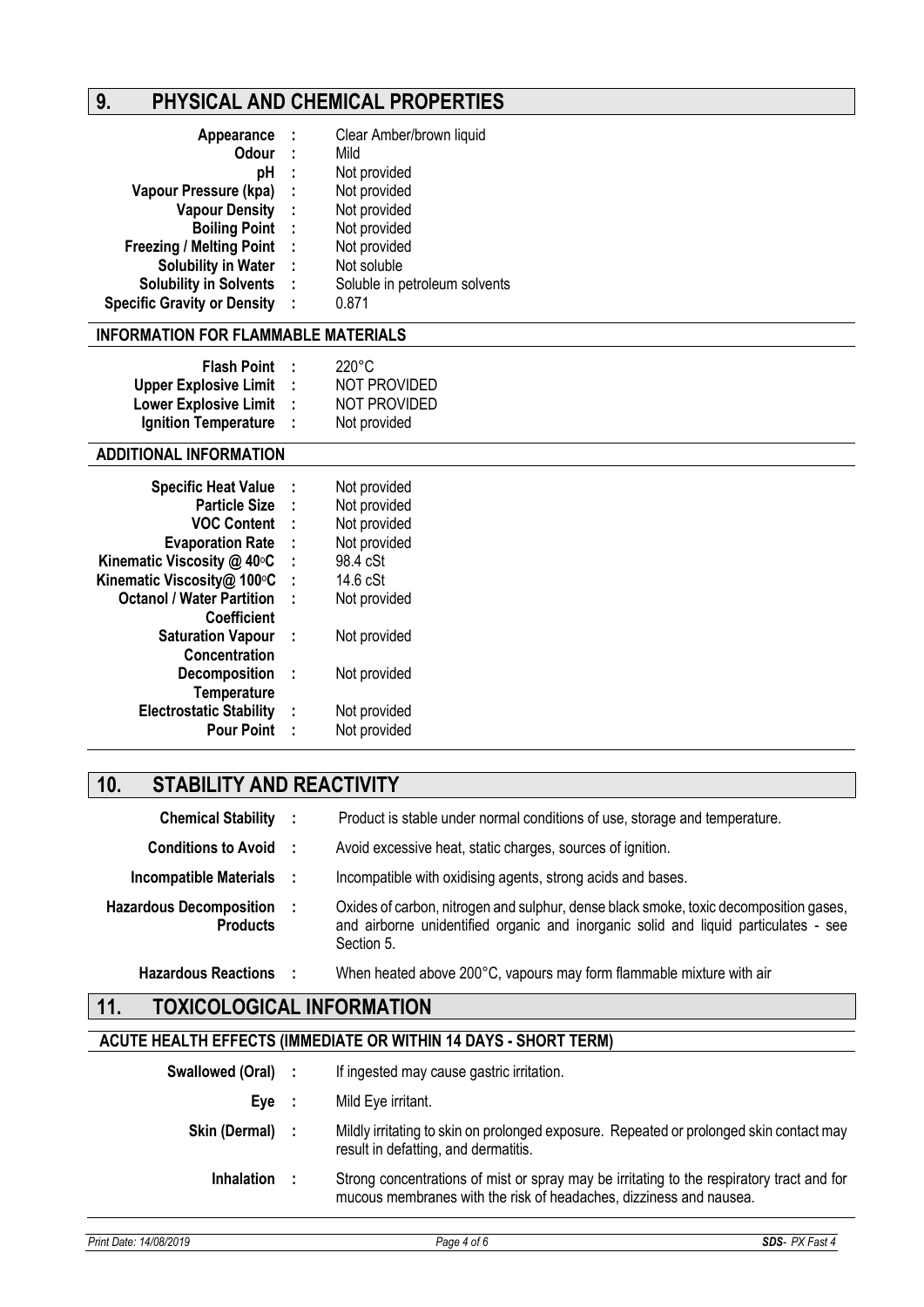### **CHRONIC (MEDIUM OR LONG TERM)**

• Long term exposure may result in skin sensitisation in susceptible individuals.

### **MIXTURE VERSUS INGREDIENT**

• Not provided

### **SUMMARY OF TOXICITY DATA**

**Component CAS-No. Data**  Not available

### **CARCINOGENICITY**

• See Section 3

•

#### **FOR OILS AND GREASES**

#### **USED OILS AND GREASES**

- Products resulting from the operation of the vehicle/ machinery may contain contaminants. Used oil and grease may contain hazardous components which have the potential to cause skin cancer. Frequent or prolonged contact with all types and makes of used oil and grease must therefore be avoided and a high standard of personal hygiene maintained.
- Unlikely to cause harm if accidentally swallowed in small doses, though larger quantities may cause nausea and diarrhoea.
- At normal ambient temperatures this product will be unlikely to present an inhalation hazard because of low volatility. May be harmful by inhalation if exposure to mists or fumes resulting from thermal decomposition products occur.

# **12. ECOLOGICAL INFORMATION**

| Ecotoxicity :                           |                | environment.                                                     |         | Harmful to aquatic organisms, may cause long term adverse effects in the aquatic |
|-----------------------------------------|----------------|------------------------------------------------------------------|---------|----------------------------------------------------------------------------------|
| <b>Persistence / Degradability</b>      |                | Will persist. Not readily bio degradable.                        |         |                                                                                  |
| <b>Mobility</b>                         | $\mathbb{R}^n$ | Floats on water - will be absorbed by earth.                     |         |                                                                                  |
| <b>Bio-accumulative Potential</b>       |                | May bio-accumulate                                               |         |                                                                                  |
| <b>Environmental Fate</b><br>(Exposure) |                | Do not allow waste product to reach waterways, drains and sewers |         |                                                                                  |
|                                         |                | Component                                                        | CAS-No. | <b>Data</b>                                                                      |
|                                         |                | Not provided                                                     |         |                                                                                  |

### **13. DISPOSAL CONSIDERATIONS**

**Disposal Methods : Landfill or Incineration Special Precautions for :** 

Do not dispose to drains or waterways. See Section 6.